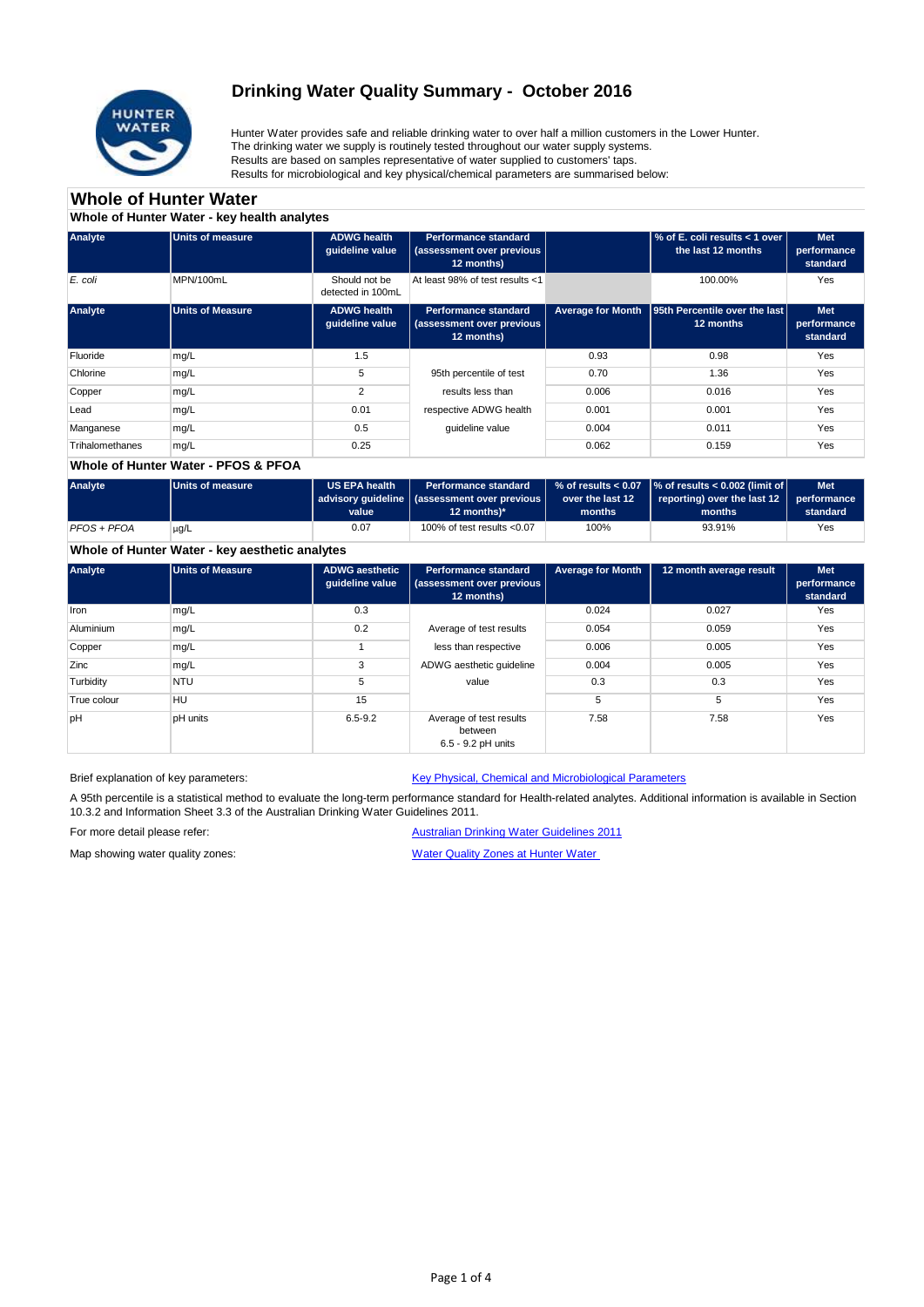## **Water Quality Zones**

**Chichester Zone - key health analytes**

| Analyte         | <b>Units of Measure</b> | <b>ADWG health</b><br>quideline value | <b>Performance standard</b><br>(assessment over previous  <br>12 months) |                          | │% of E. coli results < 1 over<br>the last 12 months | <b>Met</b><br>performance<br>standard |
|-----------------|-------------------------|---------------------------------------|--------------------------------------------------------------------------|--------------------------|------------------------------------------------------|---------------------------------------|
| E. coli         | MPN/100mL               | Should not be<br>detected in 100mL    | At least 98% of test results <1                                          |                          | 100.00%                                              | Yes                                   |
| Analyte         | <b>Units of Measure</b> | <b>ADWG health</b><br>quideline value | <b>Performance standard</b><br>(assessment over previous  <br>12 months) | <b>Average for Month</b> | <b>95th Percentile over the last</b><br>12 months    | <b>Met</b><br>performance<br>standard |
| Fluoride        | mg/L                    | 1.5                                   |                                                                          | 0.91                     | 0.96                                                 | Yes                                   |
| Chlorine        | mg/L                    | 5                                     | 95th percentile of test                                                  | 0.55                     | 1.06                                                 | Yes                                   |
| Copper          | mg/L                    | 2                                     | results less than                                                        | 0.006                    | 0.016                                                | Yes                                   |
| Lead            | mg/L                    | 0.01                                  | respective ADWG health                                                   | 0.000                    | 0.001                                                | Yes                                   |
| Manganese       | mg/L                    | 0.5                                   | quideline value                                                          | 0.004                    | 0.014                                                | Yes                                   |
| Trihalomethanes | mg/L                    | 0.25                                  |                                                                          | 0.082                    | 0.161                                                | Yes                                   |

#### **Chichester Zone - PFOS & PFOA**

| <b>Analyte</b> | Units of measure | <b>US EPA health</b><br>value | <b>Performance standard</b><br>  advisory quideline   (assessment over previous  <br>12 months)* | over the last 12<br>months | % of results < 0.07 $\,$  % of results < 0.002 (limit of $\,$<br>reporting) over the last $12$<br>months | <b>Met</b><br>performance<br>standard |
|----------------|------------------|-------------------------------|--------------------------------------------------------------------------------------------------|----------------------------|----------------------------------------------------------------------------------------------------------|---------------------------------------|
| PFOS + PFOA    | $\mu$ g/L        | 0.07                          | 100% of test results $< 0.07$                                                                    | 100.00%                    | 96.67%                                                                                                   | Yes                                   |

## **Chichester Zone – key aesthetic analytes**

| Analyte     | Units of Measure | <b>ADWG aesthetic</b><br>quideline value | <b>Performance standard</b><br>(assessment over previous | <b>Average for Month</b> | 12 month average result | <b>Met</b><br>performance |
|-------------|------------------|------------------------------------------|----------------------------------------------------------|--------------------------|-------------------------|---------------------------|
|             |                  |                                          | 12 months)                                               |                          |                         | standard                  |
| Iron        | mg/L             | 0.3                                      |                                                          | 0.023                    | 0.022                   | Yes                       |
| Aluminium   | mg/L             | 0.2                                      | Average of test results                                  | 0.051                    | 0.049                   | Yes                       |
| Copper      | mg/L             |                                          | less than respective                                     | 0.006                    | 0.006                   | Yes                       |
| Zinc        | mg/L             | 3                                        | ADWG aesthetic quideline                                 | 0.006                    | 0.004                   | Yes                       |
| Turbidity   | <b>NTU</b>       | 5                                        | value                                                    | 0.3                      | 0.3                     | Yes                       |
| True colour | HU               | 15                                       |                                                          | 5                        | 5                       | Yes                       |
| pH          | pH units         | $6.5 - 9.2$                              | Average of test results<br>between 6.5 - 9.2 pH units    | 7.66                     | 7.62                    | Yes                       |

## **Grahamstown Zone - key health analytes**

| Analyte         | <b>Units of Measure</b> | <b>ADWG health</b><br>quideline value | <b>Performance standard</b><br>(assessment over previous  <br>12 months) | <b>Average for Month</b> | $\frac{1}{6}$ of E. coli results < 1 over<br>the last 12 months | <b>Met</b><br>performance<br>standard |
|-----------------|-------------------------|---------------------------------------|--------------------------------------------------------------------------|--------------------------|-----------------------------------------------------------------|---------------------------------------|
| E. coli         | MPN/100mL               | Should not be<br>detected in 100mL    | At least 98% of test results <1                                          |                          | 100.00%                                                         | Yes                                   |
| Analyte         | <b>Units of Measure</b> | <b>ADWG health</b><br>quideline value | <b>Performance standard</b><br>(assessment over previous<br>12 months)   | <b>Average for Month</b> | <b>95th Percentile over the last</b><br>12 months               | <b>Met</b><br>performance<br>standard |
| Fluoride        | mg/L                    | 1.5                                   |                                                                          | 0.92                     | 0.92                                                            | Yes                                   |
| Chlorine        | mg/L                    | 5                                     | 95th percentile of test                                                  | 0.80                     | 1.43                                                            | Yes                                   |
| Copper          | mg/L                    | 2                                     | results less than                                                        | 0.002                    | 0.013                                                           | Yes                                   |
| Lead            | mg/L                    | 0.01                                  | respective ADWG health                                                   | 0.000                    | 0.001                                                           | Yes                                   |
| Manganese       | mg/L                    | 0.5                                   | quideline value                                                          | 0.005                    | 0.010                                                           | Yes                                   |
| Trihalomethanes | mg/L                    | 0.25                                  |                                                                          | 0.072                    | 0.190                                                           | Yes                                   |

## **Grahamstown Zone - PFOS & PFOA**

| Analyte     | Units of measure | US EPA health | <b>Performance standard</b>                    |                  | $\%$ of results < 0.07 $\%$ of results < 0.002 (limit of $\frac{1}{2}$ | <b>Met</b>  |
|-------------|------------------|---------------|------------------------------------------------|------------------|------------------------------------------------------------------------|-------------|
|             |                  |               | advisory quideline   (assessment over previous | over the last 12 | $\vert$ reporting) over the last 12 $\vert$                            | performance |
|             |                  | value         | 12 months $)^*$                                | months           | months                                                                 | standard    |
| PFOS + PFOA | $\mu$ g/L        | 0.07          | 100% of test results $< 0.07$                  | 100.00%          | 90.00%                                                                 | Yes         |

## **Grahamstown Zone – key aesthetic analytes**

| Analyte          | <b>Units of Measure</b> | <b>ADWG aesthetic</b><br>quideline value | <b>Performance standard</b><br>(assessment over previous  <br>12 months) | <b>Average for Month</b> | 12 month average result | <b>Met</b><br>performance<br>standard |
|------------------|-------------------------|------------------------------------------|--------------------------------------------------------------------------|--------------------------|-------------------------|---------------------------------------|
| Iron             | mg/L                    | 0.3                                      |                                                                          | 0.021                    | 0.025                   | Yes                                   |
| <b>Aluminium</b> | mg/L                    | 0.2                                      | Average of test results                                                  | 0.060                    | 0.075                   | Yes                                   |
| Copper           | mg/L                    |                                          | less than respective                                                     | 0.002                    | 0.004                   | Yes                                   |
| Zinc             | mg/L                    | 3                                        | ADWG aesthetic quideline                                                 | 0.002                    | 0.004                   | Yes                                   |
| Turbidity        | <b>NTU</b>              | 5                                        | value                                                                    | 0.3                      | 0.3                     | Yes                                   |
| True colour      | HU                      | 15                                       |                                                                          | 5                        | 5                       | Yes                                   |
| bH               | <b>pH</b> units         | $6.5 - 9.2$                              | Average of test results<br>between 6.5 - 9.2 pH units                    | 7.55                     | 7.53                    | Yes                                   |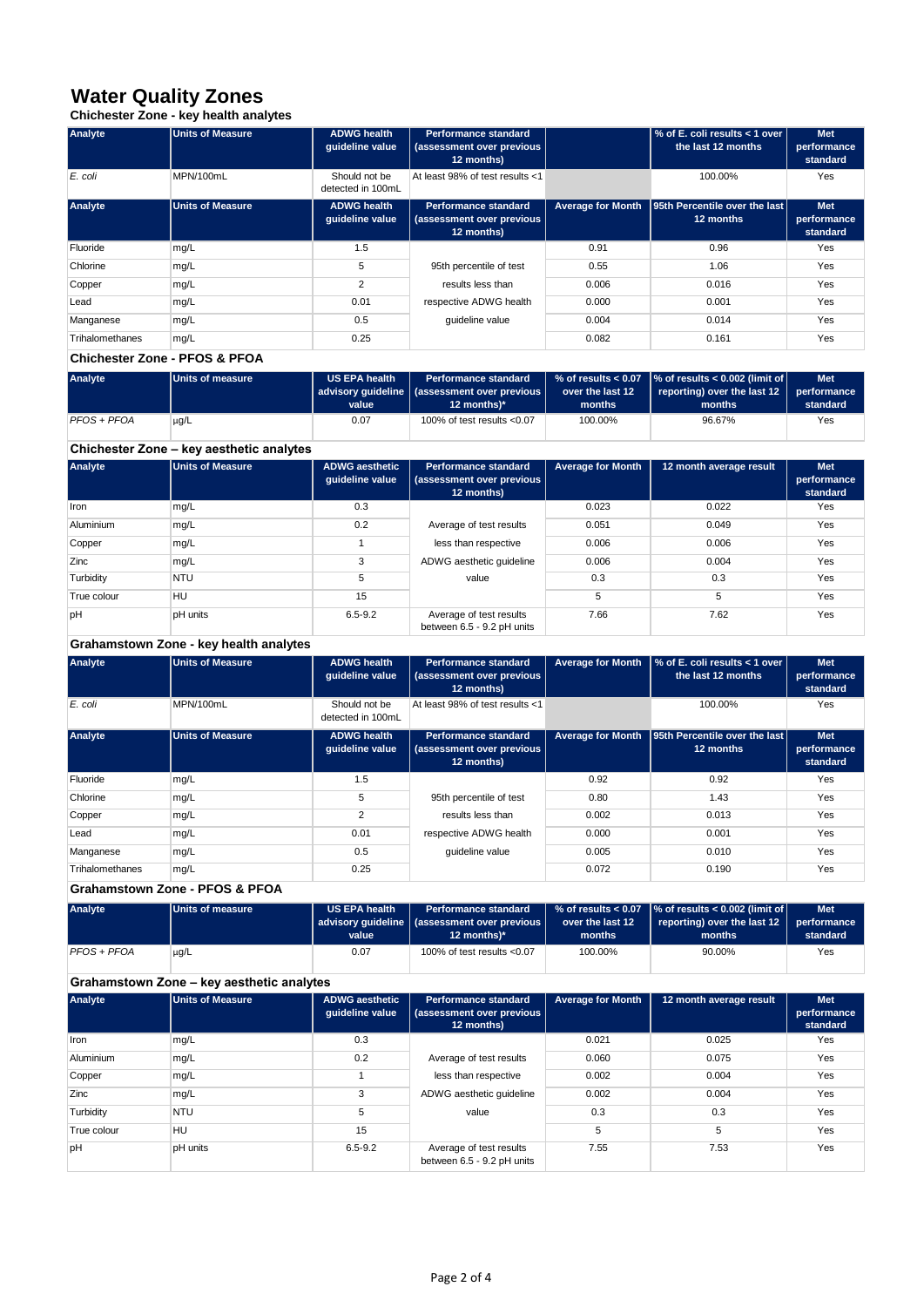## **Water Quality Zones**

**Lemon Tree Passage Zone - key health analytes**

| Analyte         | <b>Units of Measure</b> | <b>ADWG health</b><br>quideline value | <b>Performance standard</b><br>(assessment over previous<br>12 months)   | <b>Average for Month</b> | $\frac{1}{6}$ of E. coli results < 1 over<br>the last 12 months | <b>Met</b><br>performance<br>standard |
|-----------------|-------------------------|---------------------------------------|--------------------------------------------------------------------------|--------------------------|-----------------------------------------------------------------|---------------------------------------|
| E. coli         | MPN/100mL               | Should not be<br>detected in 100mL    | At least 98% of test results <1                                          |                          | 100.00%                                                         | Yes                                   |
| Analyte         | <b>Units of Measure</b> | <b>ADWG health</b><br>quideline value | <b>Performance standard</b><br>(assessment over previous  <br>12 months) | <b>Average for Month</b> | 95th Percentile over the last<br>12 months                      | <b>Met</b><br>performance<br>standard |
| Fluoride        | mg/L                    | 1.5                                   |                                                                          | 0.91                     | 0.99                                                            | Yes                                   |
| Chlorine        | mg/L                    | 5                                     | 95th percentile of test                                                  | 0.67                     | 1.36                                                            | Yes                                   |
| Copper          | mg/L                    | 2                                     | results less than                                                        | 0.022                    | 0.031                                                           | Yes                                   |
| Lead            | mg/L                    | 0.01                                  | respective ADWG health                                                   | 0.002                    | 0.003                                                           | Yes                                   |
| Manganese       | mg/L                    | 0.5                                   | quideline value                                                          | 0.004                    | 0.010                                                           | Yes                                   |
| Trihalomethanes | mg/L                    | 0.25                                  |                                                                          | 0.070                    | 0.141                                                           | Yes                                   |

## **Lemon Tree Passage Zone - PFOS & PFOA**

| <b>Analyte</b> | Units of measure | <b>US EPA health</b><br>value | <b>Performance standard</b><br>  advisory quideline   (assessment over previous  <br>12 months $)^*$ | over the last 12<br>months | % of results < $0.07$ $\sqrt{\ }$ of results < $0.002$ (limit of<br>reporting) over the last 12<br>months | <b>Met</b><br>performance<br>standard |
|----------------|------------------|-------------------------------|------------------------------------------------------------------------------------------------------|----------------------------|-----------------------------------------------------------------------------------------------------------|---------------------------------------|
| PFOS + PFOA    | $\mu$ g/L        | 0.07                          | 100% of test results $< 0.07$                                                                        | 100.00%                    | 100.00%                                                                                                   | Yes                                   |

## **Lemon Tree Passage Zone - key aesthetic analytes**

| Analyte     | Units of Measure | <b>ADWG aesthetic</b><br>quideline value | <b>Performance standard</b><br>(assessment over previous  <br>12 months) | <b>Average for Month</b> | 12 month average result | <b>Met</b><br>performance<br>standard |
|-------------|------------------|------------------------------------------|--------------------------------------------------------------------------|--------------------------|-------------------------|---------------------------------------|
| Iron        | mg/L             | 0.3                                      |                                                                          | 0.034                    | 0.035                   | Yes                                   |
| Aluminium   | mg/L             | 0.2                                      | Average of test results                                                  | 0.040                    | 0.038                   | Yes                                   |
| Copper      | mg/L             |                                          | less than respective                                                     | 0.022                    | 0.008                   | Yes                                   |
| Zinc        | mg/L             | 3                                        | ADWG aesthetic quideline                                                 | 0.012                    | 0.008                   | Yes                                   |
| Turbidity   | <b>NTU</b>       | 5                                        | value                                                                    | 0.3                      | 0.3                     | Yes                                   |
| True colour | HU               | 15                                       |                                                                          | 5                        | 5                       | Yes                                   |
| pH          | pH units         | $6.5 - 9.2$                              | Average of test results<br>between 6.5 - 9.2 pH units                    | 7.48                     | 7.59                    | Yes                                   |

## **Anna Bay / Nelson Bay Zone - key health analytes**

| Analyte         | <b>Units of Measure</b> | <b>ADWG health</b><br>quideline value | <b>Performance standard</b><br>(assessment over previous<br>12 months) | <b>Average for Month</b> | $\frac{1}{6}$ of E. coli results < 1 over<br>the last 12 months | <b>Met</b><br>performance<br>standard |
|-----------------|-------------------------|---------------------------------------|------------------------------------------------------------------------|--------------------------|-----------------------------------------------------------------|---------------------------------------|
| E. coli         | MPN/100mL               | Should not be<br>detected in 100mL    | At least 98% of test results <1                                        |                          | 100.00%                                                         | Yes                                   |
| Analyte         | <b>Units of Measure</b> | <b>ADWG health</b><br>quideline value | <b>Performance standard</b><br>(assessment over previous<br>12 months) | <b>Average for Month</b> | <b>95th Percentile over the last</b><br>12 months               | <b>Met</b><br>performance<br>standard |
| Fluoride        | mg/L                    | 1.5                                   |                                                                        | 0.95                     | 0.98                                                            | Yes                                   |
| Chlorine        | mg/L                    | 5                                     | 95th percentile of test                                                | 0.71                     | 1.38                                                            | Yes                                   |
| Copper          | mg/L                    | $\overline{2}$                        | results less than                                                      | 0.006                    | 0.014                                                           | Yes                                   |
| Lead            | mg/L                    | 0.01                                  | respective ADWG health                                                 | 0.000                    | 0.001                                                           | Yes                                   |
| Manganese       | mg/L                    | 0.5                                   | quideline value                                                        | 0.003                    | 0.010                                                           | Yes                                   |
| Trihalomethanes | mg/L                    | 0.25                                  |                                                                        | 0.010                    | 0.099                                                           | Yes                                   |

## **Anna Bay / Nelson Bay Zone - PFOS & PFOA**

| Analyte     | Units of measure | <b>US EPA health</b> | <b>Performance standard</b>                    |                  | % of results < $0.07$ $\sqrt{\ }$ of results < $0.002$ (limit of | <b>Met</b>  |
|-------------|------------------|----------------------|------------------------------------------------|------------------|------------------------------------------------------------------|-------------|
|             |                  |                      | advisory quideline   (assessment over previous | over the last 12 | reporting) over the last 12                                      | performance |
|             |                  | value                | 12 months $)^*$                                | months           | months                                                           | standard    |
| PFOS + PFOA | $\mu$ g/L        | 0.07                 | 100% of test results $< 0.07$                  | 100.00%          | 100.00%                                                          | Yes         |

## **Anna Bay / Nelson Bay Zone - key aesthetic analytes**

| Analyte          | <b>Units of Measure</b> | <b>ADWG aesthetic</b><br>quideline value | <b>Performance standard</b><br>(assessment over previous<br>12 months) | <b>Average for Month</b> | 12 month average result | <b>Met</b><br>performance<br>standard |
|------------------|-------------------------|------------------------------------------|------------------------------------------------------------------------|--------------------------|-------------------------|---------------------------------------|
| Iron             | mg/L                    | 0.3                                      |                                                                        | 0.030                    | 0.047                   | Yes                                   |
| <b>Aluminium</b> | mg/L                    | 0.2                                      | Average of test results                                                | 0.060                    | 0.067                   | Yes                                   |
| Copper           | mg/L                    |                                          | less than respective                                                   | 0.006                    | 0.006                   | Yes                                   |
| Zinc             | mg/L                    | 3                                        | ADWG aesthetic quideline                                               | 0.004                    | 0.004                   | Yes                                   |
| Turbidity        | <b>NTU</b>              | 5                                        | value                                                                  | 0.3                      | 0.3                     | Yes                                   |
| True colour      | HU                      | 15                                       |                                                                        | 5                        | 5                       | Yes                                   |
| bH               | <b>pH</b> units         | $6.5 - 9.2$                              | Average of test results<br>between 6.5 - 9.2 pH units                  | 7.50                     | 7.53                    | Yes                                   |